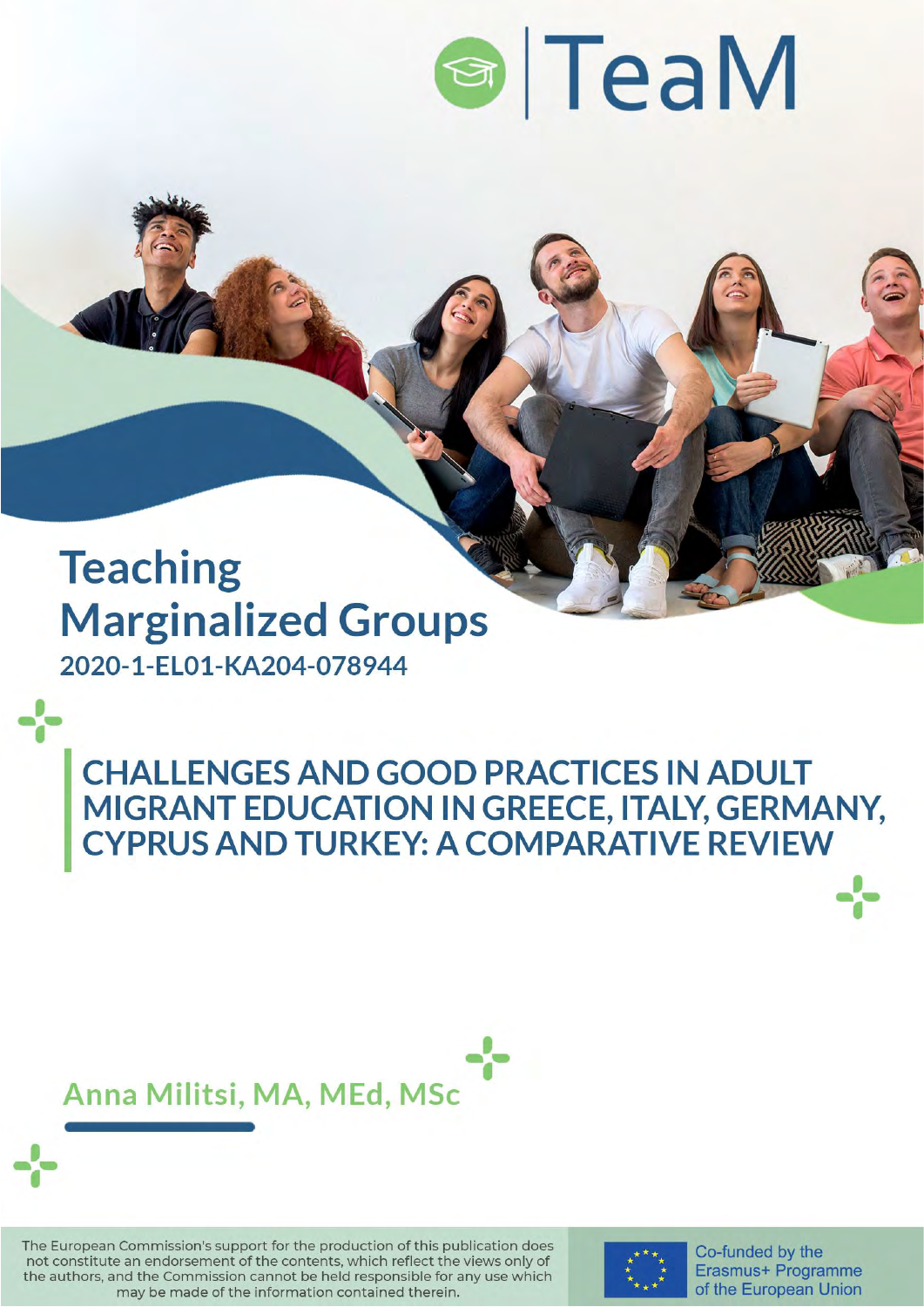



## **CONTENTS**

| 2. Existing Initiatives and the Current Educational Situation in the Target Countries 3 |  |
|-----------------------------------------------------------------------------------------|--|
|                                                                                         |  |
|                                                                                         |  |
|                                                                                         |  |
|                                                                                         |  |
|                                                                                         |  |
|                                                                                         |  |
|                                                                                         |  |
|                                                                                         |  |
|                                                                                         |  |
|                                                                                         |  |





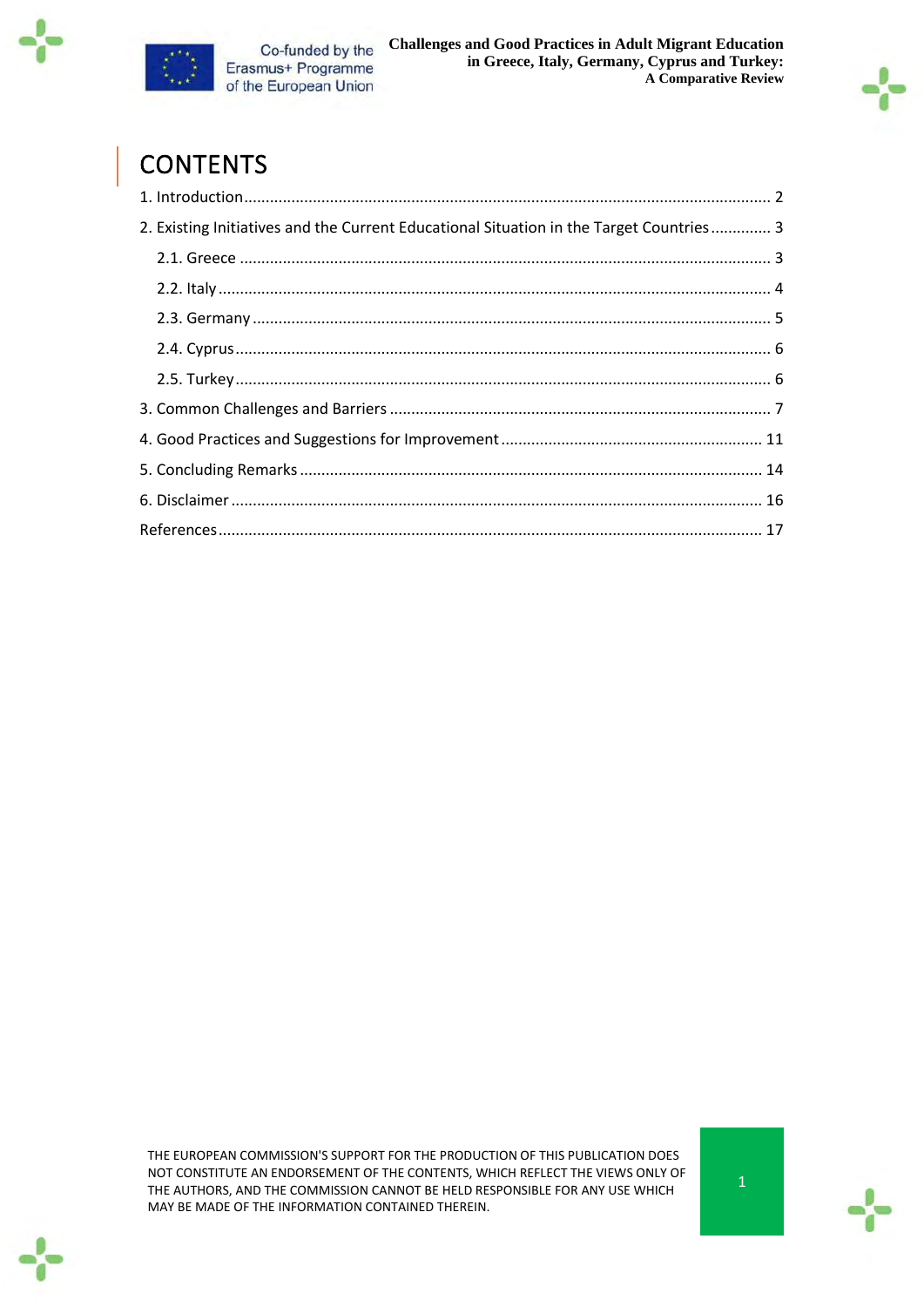



#### <span id="page-2-0"></span>1. INTRODUCTION

For the purposes of this review, focus is being placed upon teaching practices that target language training to adult migrants. However, other integration processes will briefly be accounted for as they are seen to be interrelated with the overall topic of teaching to these specific marginalized groups. The 2015 European Agenda has strongly recommended that EU Member States should as part of the integration process make available to migrants courses that are tailored to fit their specific needs.

But what are these specific needs and how are teachers and trainers being prepared and further supported into accommodating them? This report gathers the knowledge and experience shared during the 1<sup>st</sup> Learning, Teaching, Training Activity (LTTA) of the Teaching to Marginalized Groups (TeaM) Project, where adult trainers from Greece, Cyprus, Italy, Germany and Turkey gathered to discuss current practices, challenges and teaching methods employed within their nationally specific contexts and to problematize the generally observed lack of meaningful support for both teachers and learners. A common occurrence throughout the participant countries has been that the teaching approaches and educational initiatives in relation to migrants that have been shaped are to a great degree contingent upon the implemented policies of each country. The discussion mainly focused on refugees as their great flow over the last years in all of the partner countries has brought to light a lot of inefficiencies in terms of policies and educational approaches.

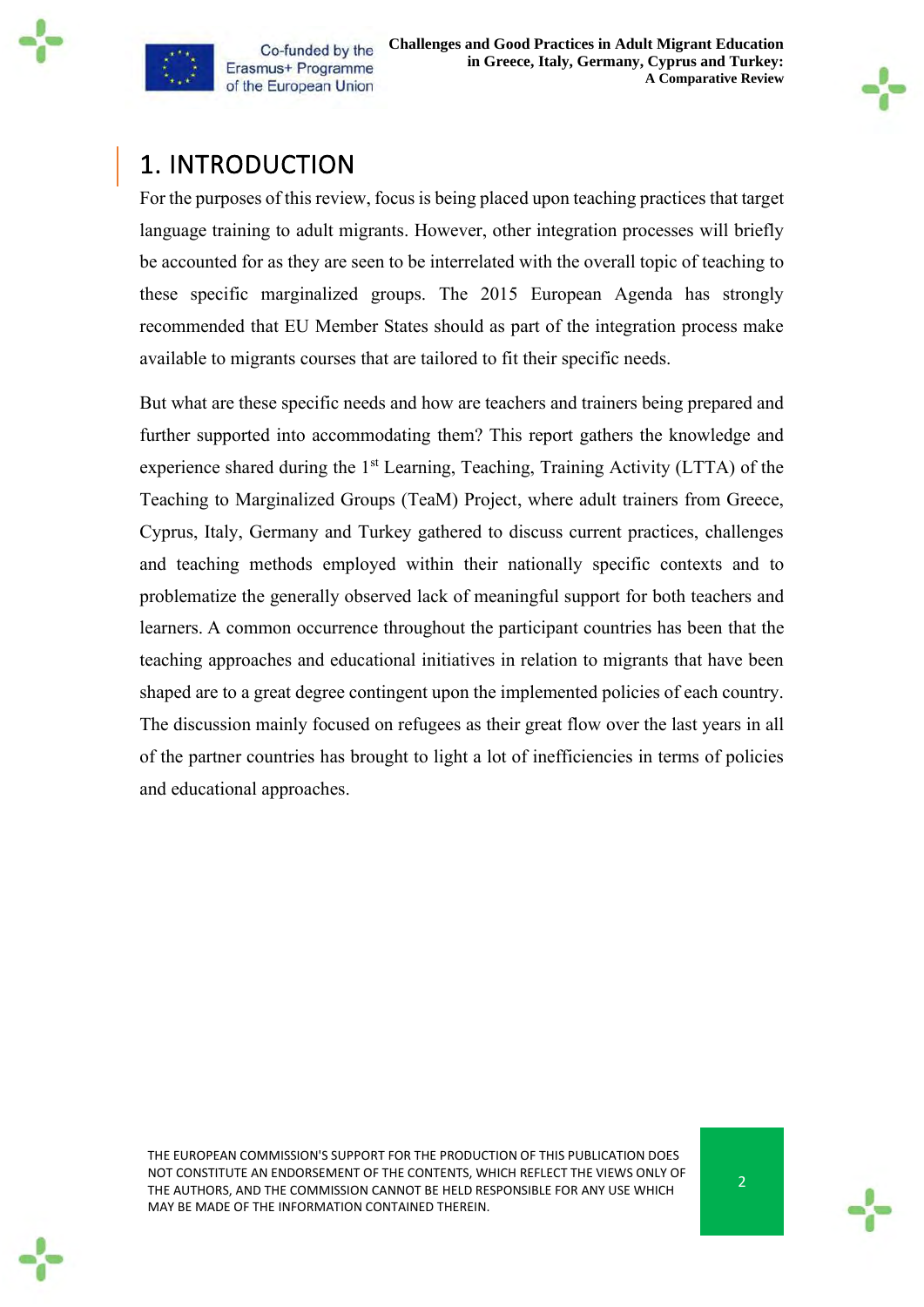

# <span id="page-3-0"></span>2. EXISTING INITIATIVES AND THE CURRENT EDUCATIONAL SITUATION IN THE TARGET COUNTRIES

#### <span id="page-3-1"></span>2.1. Greece

The great influx of immigrants and refugees during the past decade has highlighted the need for adult language education to be implemented in more innovative and meaningful ways. Within the Greek context most provisions made are in relation to refugee children, i.e. Refugee Reception and Education Structures (Δομές Υποδοχής και Εκπαίδευσης Προσφύγων, DYEP) which addresses children of all school ages, *Educational Priority Zones (ZEP): reception classes within the mainstream school that refugee students attend parallel to their regular classes. Refugee Education Coordinators (RECs) Non-formal education provided by NGOs and to her non-formal groups.* In accordance with Kantzou et al (2017) by 2017, and to the author's knowledge to this day and age, "no specific project had been developed to address the need for language education of adolescent and adult migrants with a refugee status" (Kantzou, 2017, p. 21). Similarly, the European Commission has reported that the majority of the actions taken are firstly, undertaken by NGOs and secondly, address mostly children.

The provision of educational structures that see to the needs of children is of course of quintessential importance, but simultaneously the major focus on it denotes the inadequate measures taken to accustom the needs of adult migrant learners and probably is telling of an underlying notion that adult learners are -or should be- solely responsible for their own learning. Most notably, the European Commission states that

Despite such efforts the adult education field in Greece has not come with a clear agenda or a plan regarding this issue. NGOs organising basic adult education on a non-formal basis to refugees in Reception Centres seem to be more active in terms of provision, but more synergies among the NGOs and existing local adult education structures like KDVMs (Local Lifelong Learning Centres) is needed.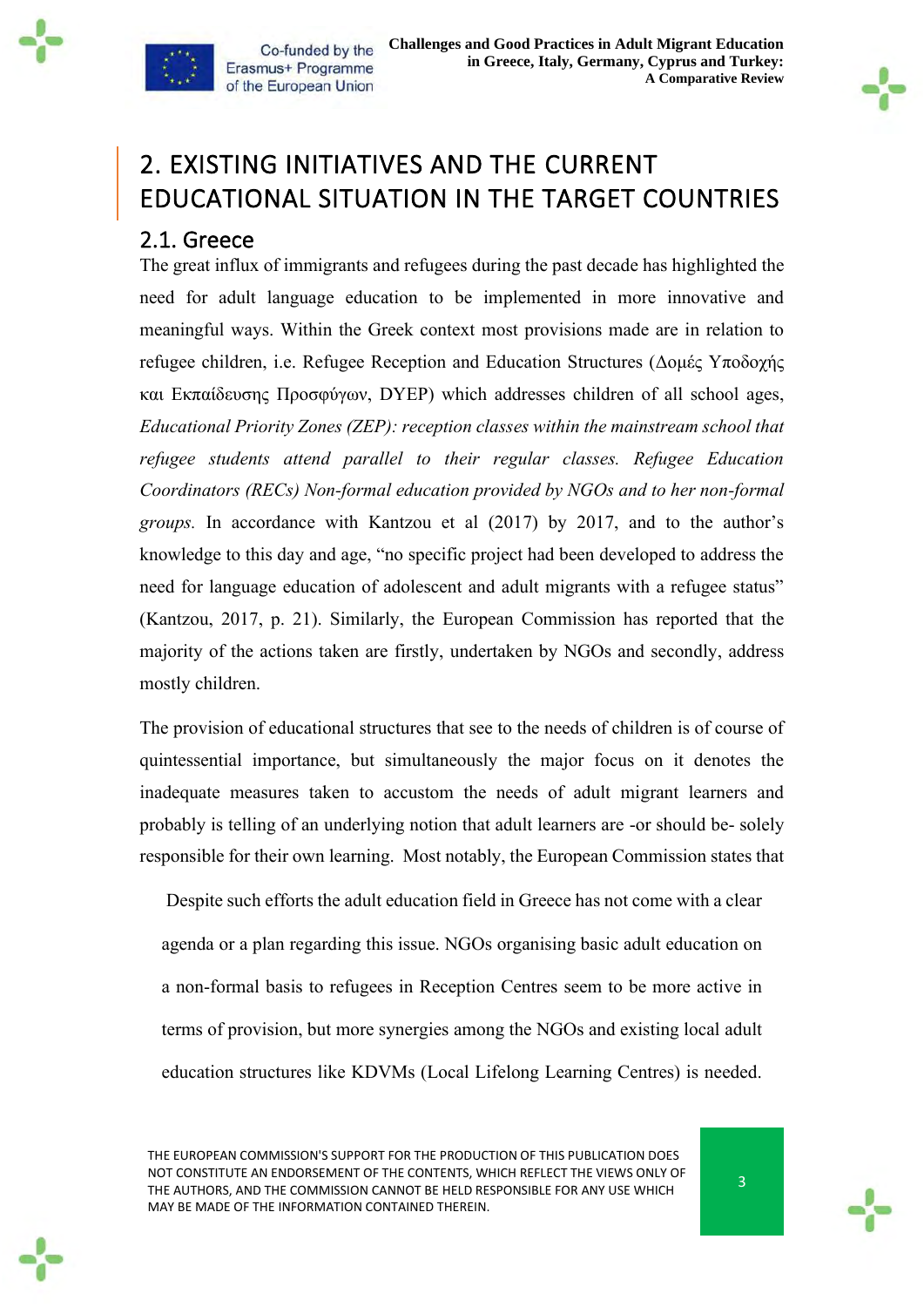



Resources are currently extremely low. (European Commision, para. 5-7 in Zarifis, 2016)

What is more, in so far, there is a scarcity in methodical and systematic research on a national level in Greece in reference to language instruction for refugees and migrants. Nonetheless, this does not mean that efforts are not being made, but rather that this lack of research might be indicatory of adult migrant education not being prioritized over children's, as well as, denotive of the complexities engulfed in teaching to adults with a diverse cultural background in relation to that of the hosting country. In particular, some of the initiatives that could be considered as good practices in relation to adult migrant learners are those coordinated by Greece National Education Sector Working Group (ESWG)<sup>1</sup> (2016) and Athens Open Schools (2016-2019).<sup>2</sup>

As briefly mentioned above, within the Greek national context there is exhibited a lack of systematic research on adult migrant education. Nonetheless, in 2016 there was composed a postgraduate program titled "Language Education for Refugees and Migrants" by the Hellenic Open University along with the PRESS research program. The former as indicated by its title sets out to provide further training to educators that are, will or aspire to get involved in refugee and migrant education and the latter research program aims at tracing the particular needs of the aforesaid target groups of learners.

#### <span id="page-4-0"></span>2.2. Italy

Whereas the educational setting in Greece has not been systematically developed and arranged, in Italy, there have been formulated Italian as L2 courses and assessment tools that address migrant populations. One such project is the *"Italiano L2 in contesti migratori: Sillabo e descrittori (IL2S)"* project, which is in congruence with the delineations of the Common European Framework of Reference for Languages (CEFR)

THE EUROPEAN COMMISSION'S SUPPORT FOR THE PRODUCTION OF THIS PUBLICATION DOES NOT CONSTITUTE AN ENDORSEMENT OF THE CONTENTS, WHICH REFLECT THE VIEWS ONLY OF THE AUTHORS, AND THE COMMISSION CANNOT BE HELD RESPONSIBLE FOR ANY USE WHICH MAY BE MADE OF THE INFORMATION CONTAINED THEREIN.







<sup>1</sup> Can be found in<https://data2.unhcr.org/en/situations>

<sup>&</sup>lt;sup>2</sup> As stated on their website "Athens Open Schools was included in the Council of Europe's handbook on "Promoting Human Rights at the Local and Regional Level" as a best-practice example for promoting the smooth integration of refugee children" retrieved from https://athenspartnership.org/open-schools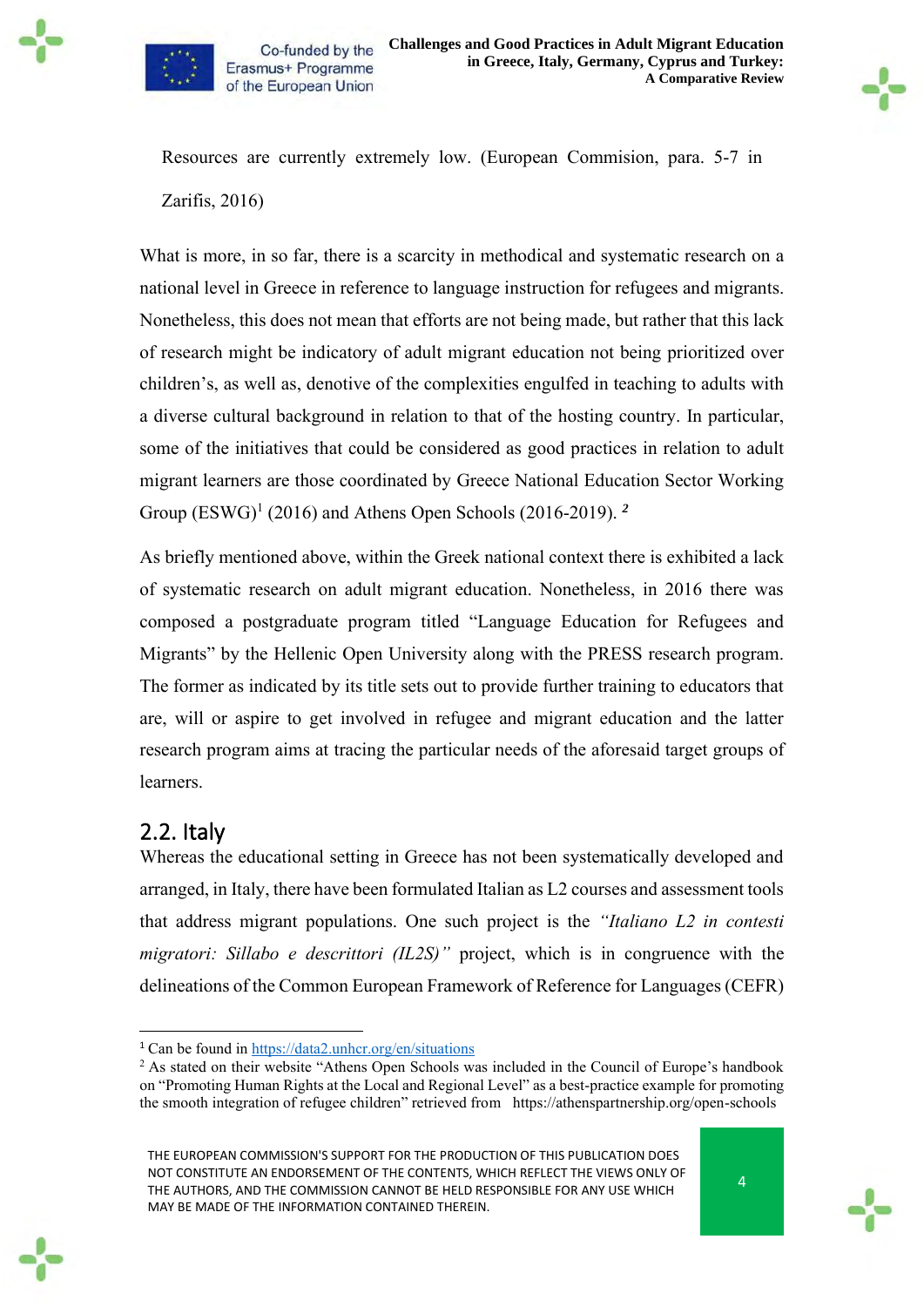



(Council of Europe, 2001). This necessity emerged from the consensus view that reevaluating the way Italian was being taught, assessed and certified in order to provide literacy opportunities to migrant adults was imperative (see for example *Minuz et al., 2016; Minuz & Borri, 2016; Borri et al., 2014; Balboni, 2008; Rocca, 2008).*  Nonetheless, and despite the aforesaid coordinated actions, it needs to be stressed that the latter have primarily focused on migrants as a unified conglomerate with particular reference to immigrants excluding to take into consideration the specificities of refugee populations, thus, neglecting to make the distinction between refugees and immigrants as two distinctive groups of migrants (Bianco & Ortiz Cobo, 2019).

#### <span id="page-5-0"></span>2.3. Germany

In Germany, in accordance with the determined and established human rights policies with particular reference to the right to non-discrimination, Gewerkschaft Erziehung und Wissenschaft (GEW) (Education and Science Workers' Union) has been at the forefront "*promoting the rights and entitlements of refugees and migrants in the different areas of education for many years"* (Vogel &Stock, 2017, p.27).

Actions taken within the domain of providing quality education and safeguarding respect towards diversity are regulated by BAMA, the federal committee on migration, diversity, and anti-discrimination in cooperation with relevant committee structures in the federal states.

The GEW has been advocating for reformation of the German national educational policies by indicating the need to get down to brass tacks of migration within the context of globalization (Vogel &Stock, 2017). However, as reported by Ahmad AL Ajlan (2019, p. 2) "Despite this importance of language-learning for all refugees, existing policies do not address the diversity within the refugee population".

The research conducted for the purposes of this review yielded very few results in the literature in reference to adult migrant education within the German context. Most attention has been casted upon refugee children and school education, which in turn draws attention to the lack of research in relation to adult migrant learners' needs.

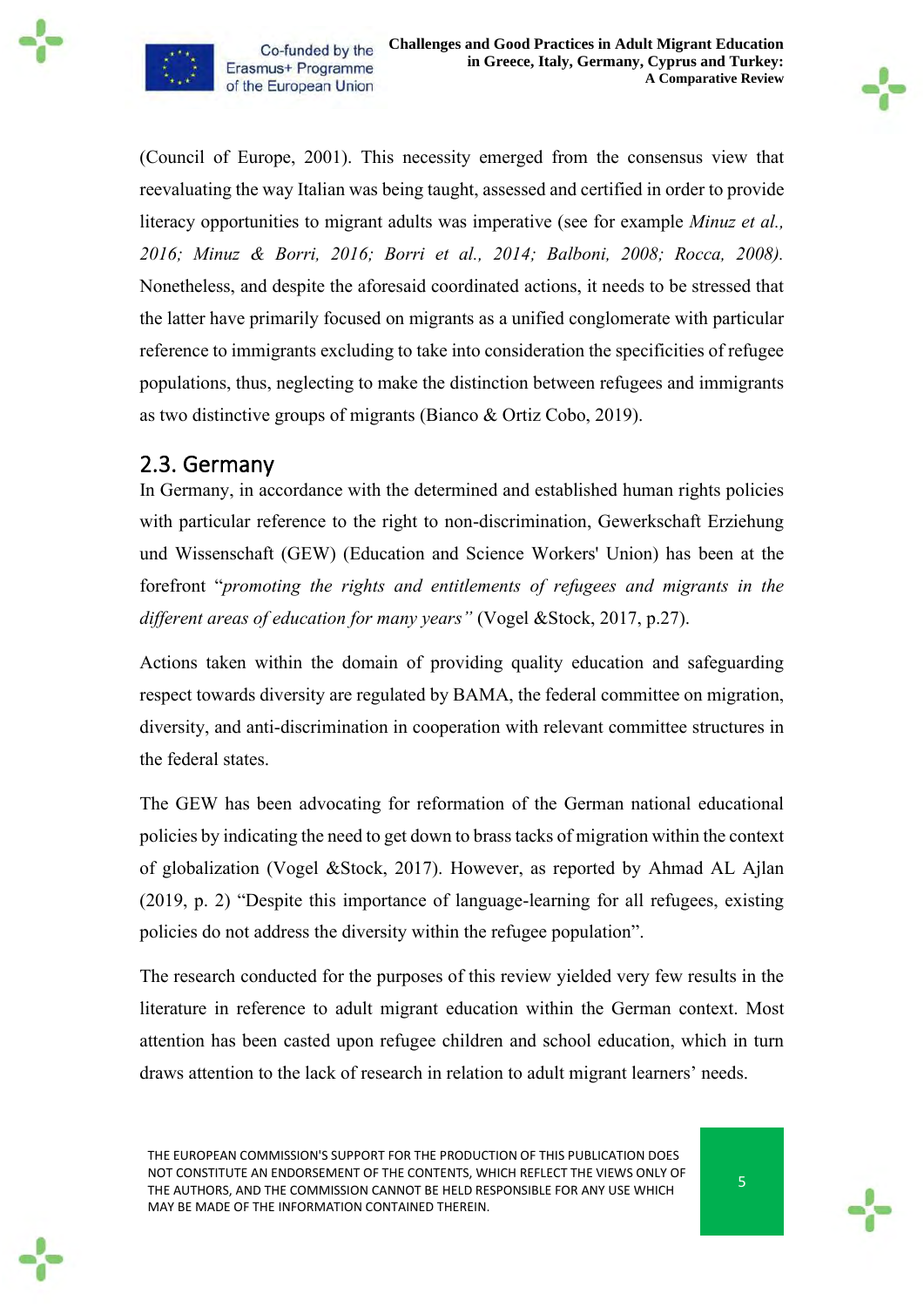



#### <span id="page-6-0"></span>2.4. Cyprus

In the Republic of Cyprus there are three official languages, namely Greek, English and Turkish (Angeli, 2019).

The lack of proper programs is interlinked with the Cyprus policy for asylum seekers being granted permanent residence which is directly associated with language certification and passing oral examinations while language barriers impede the refugees' ability to enter university and/or integrate in the labor market (Drousiotou & Mathioudakis, 2017).

Another important note that can be also linked to the other partner countries as well is the predominance of the monolingual bias in language learning and teaching, which neglects the specific educational, linguistic, cultural background of the asylum seekers, immigrants and refugees.

Furthermore, the textbooks of Greek as a second language presuppose a level of literacy in the mother tongue and a degree of familiarization with the functions and conventions of written discourse.

#### <span id="page-6-1"></span>2.5. Turkey

As far as Turkey is concerned, although it has a grave issue with the great influx of refugees, it does not have a systematic approach and framework for refugee education and it is suggested that "Turkey's response to these needs is inadequate" (Beltekin,2016, p.186). Beltekin (2016, p. 186) calls for "A holistic social sciences perspective that includes international law and policy fields is required" while drawing attention to the current state of education which neglects refugee learners. In congruence with teachers' accounts in relation to underage Syrian students, the latter receive meager support from public schools (Taskin & Erdemli, 2018, p. 169).

THE EUROPEAN COMMISSION'S SUPPORT FOR THE PRODUCTION OF THIS PUBLICATION DOES NOT CONSTITUTE AN ENDORSEMENT OF THE CONTENTS, WHICH REFLECT THE VIEWS ONLY OF THE AUTHORS, AND THE COMMISSION CANNOT BE HELD RESPONSIBLE FOR ANY USE WHICH MAY BE MADE OF THE INFORMATION CONTAINED THEREIN.

6



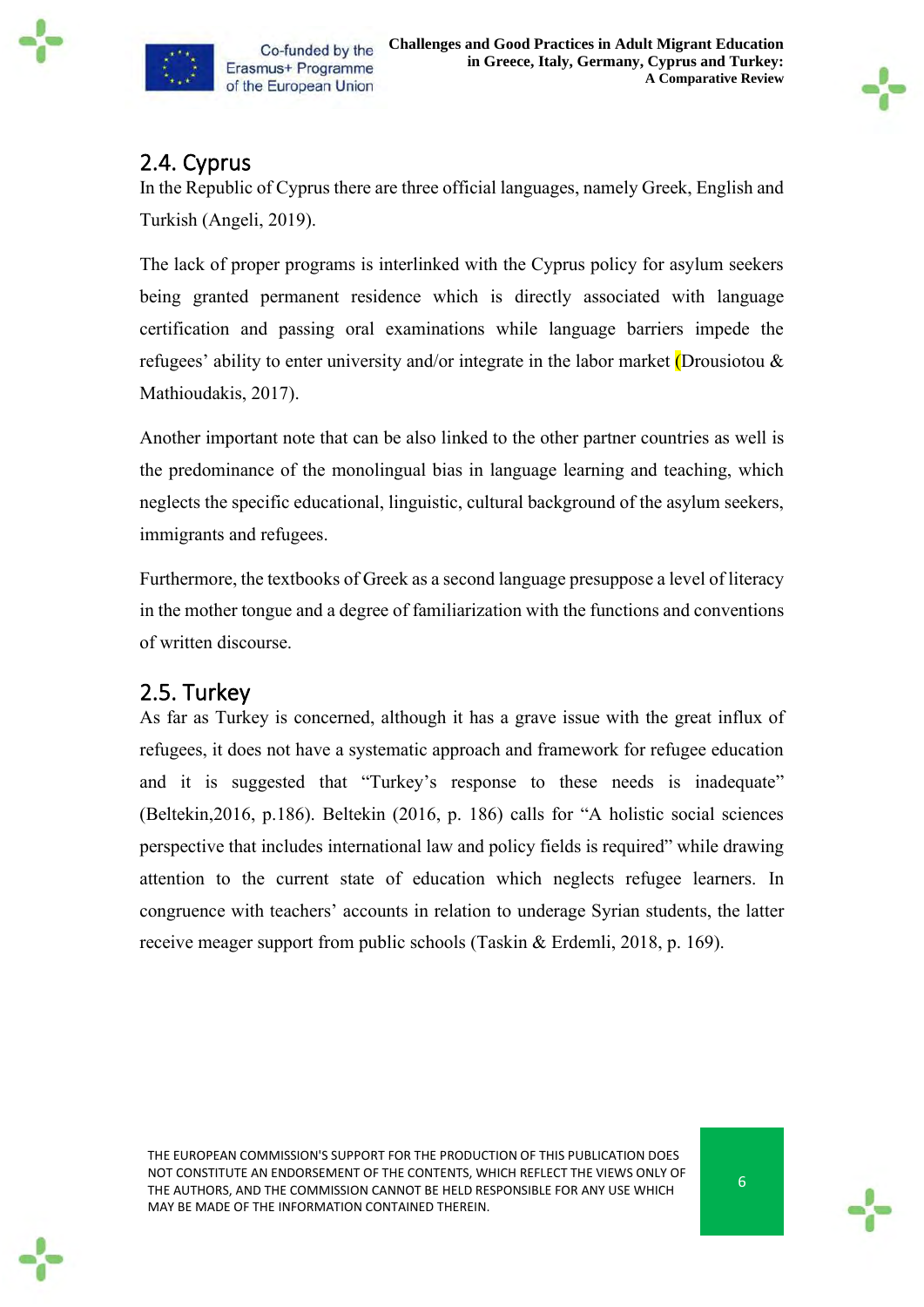

#### <span id="page-7-0"></span>3. COMMON CHALLENGES AND BARRIERS

*"Every relationship of 'hegemony' is necessarily an educational relationship and occurs not only within a nation, between various forces of which the nation is composed, but in the international and world-wide field, between complexes of national and continental civilisations" (Gramsci 1999, p. 666)*

The acquisition of the hosting country's language has become a determinant factor for the refugee/immigrants' obtainment of legal status, making language a tool for monitoring migration (Krumm, 2012). The way hegemonic notions are enmeshed with language courses pedagogy is something that needs to be problematized in order to transform the pedagogical approaches which seem to have a disciplinary or conditioning character that aims to construct the ideal citizen based on ethnic and racialized norms. As eloquently put forth by Heinemann (2017, p. 192)

*"Migration discourses are an integral part of hegemonic ideologies that aim to produce 'useful migrants' and thus stabilise the status quo of actual power relations. Migration regimes can perfectly be detected and deeply analysed in language courses as contact zones as a continuation of imperialism. Migrants and refugees represent here the other, meanwhile teachers and institutional staff represent the predominant society".*

Who decides who belongs and who does not? A conditional belonging which is also gendered and racialized in both the educational system and in society is among the most complex barriers that the migrant population is faced with as they are embedded upon both social and political processes that coconstruct the identity of the migrant as that of the "other". They are allowed to exist on specific terms and under specific conditions in the hosting country where sometimes integration is tautological to assimilation. The diverse power relations between learners and teachers then bear a great significance in the learning process itself. It would seem that it is crucial for migrant teachers to take a



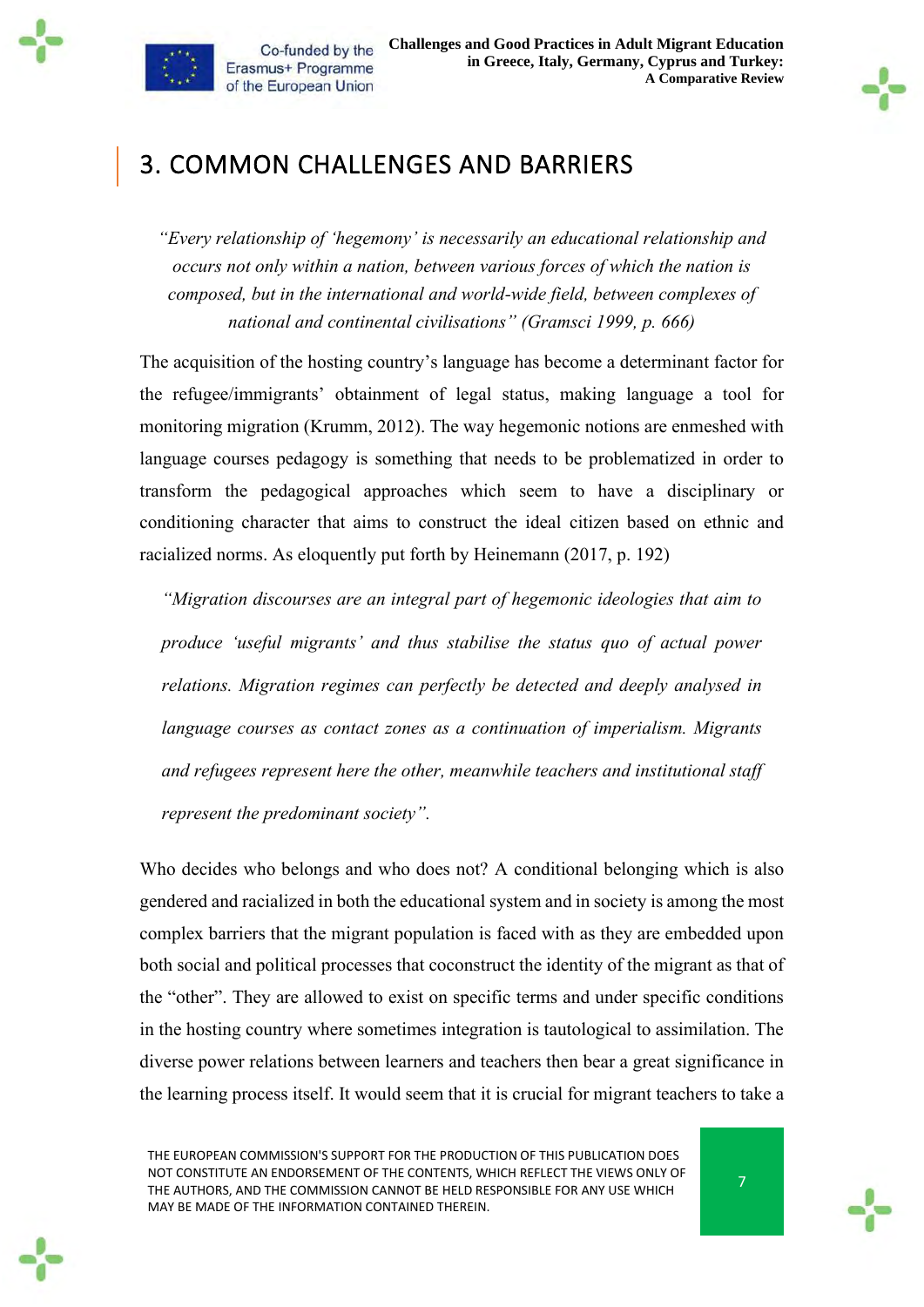

leading role when it comes to migrant education as they might be in a better equipped position of understanding the difficulties of being racialized and discriminated against based on one's citizenship status, ethnicity, gender and level of literacy.

The already extant problem of illiteracy in the target learners' native language (Kantzou et al, 2017) can be a particular challenge in L2 acquisition, as these learners have their distinctive set of needs (Fanta-Vagenshtein, 2011; Marrapodi, 2013).

Political instability and volatile legal frameworks in relation to immigration is also another challenge. Additionally, a disproportionate attention is being observed towards underage refugee learners in all of the examined countries. As Angeli (p.13) notes with reference to Cyprus "a holistic approach is lacking in national policy on language training or on integration in general has yet to be developed language training for adult asylum seekers and refugees". Further on, the constant mobility of the refugee population is detrimental in their learning processes as they are experiencing instability and anxiety, factors that hinder their learning and function as demotivational parameters. This might be more evident in the case of Greece, as more often than not Greece is not the final destination for the refugees that enter its borders, but rather a passage to another European country. Greece not being a destination country for all refugees disincentivizes learners from learning the language or committedly engage in courses. Even their constant forced dislocation from the islands to the mainland can cause turbulence, uncertainty and lead to different experiences in terms of local treatment towards the refugees.

A relatively recent study (Kantzou et al., 2017) demonstrated the necessity for further help, assistance and guidance in designing and implementing educational practices. More specifically, research suggests that teachers

need guidance with regard to the teaching goals, syllabus development, educational material used and method of instruction to help refugees and migrants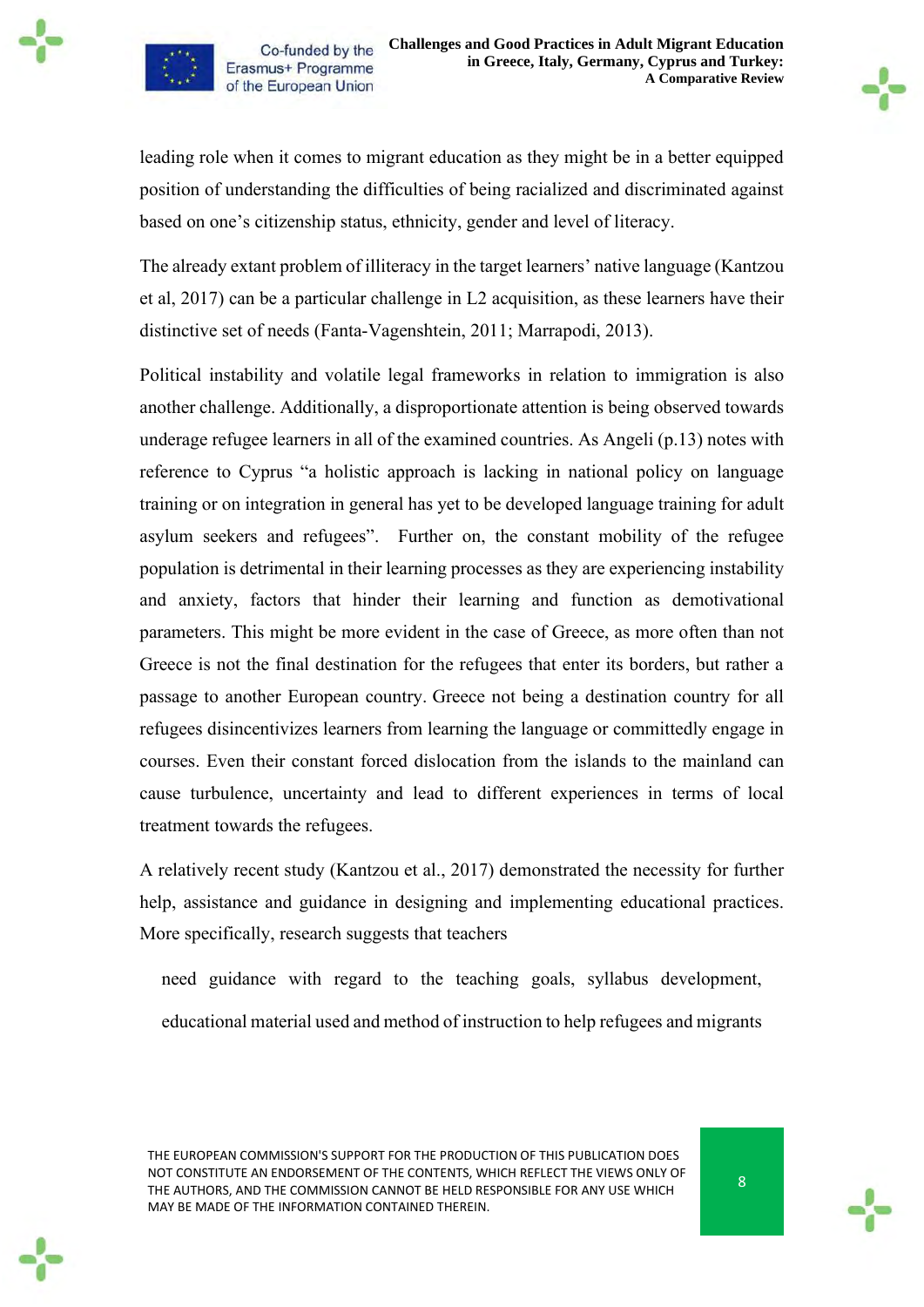



acquire language based on their needs and the requirements of the host community (Kantzou, 2017, p. 31)

The exhibited fragmentation in language education for refugees and immigrants derives partially from the fact that it is mainly coordinated by NGOs and local organizations and individuals (Kantzou et al, 2017) rather than the state.

Pinson and Arnot (2007) have suggested that linguistic integration has been directly associated with legalizing the migrants' presence in the host country and on this ground little attention has been placed on the specific needs of immigrant and refugee learners. This bears as a ramification EU countries offering courses that are not highly affiliated and related to the learners' needs. This draws attention to the exigency for courses to be developed that touch upon more practical aspects (Fernandez Vítores 2013; Extramiana & Van Avermae, 2011).

The above necessity has shown the emergence of new needs that have to be covered and, especially in relation to the Italian didactics, it has been pinpointed by many (e.g. Minuz et al. 2016; Minuz and Borri 2016; Borri et al. 2014; Balboni 2008; Rocca 2008) the urgency to rethink the Italian didactics and to modify the language certification processes to meet the needs of migrants. This can also expand to refer to the rest of the countries discussed in this review.

It is imperative that it be stressed that the marginalized group in question, that is of refugees and immigrants are not a uniform, unvarying, identical group. But rather, they also may share great ideological, empirical, cultural disparages. Other intersectional inequalities are also presented and proliferate language learning inequalities when marginalized groups are treated as homogenous, i.e. in cases where teaching focused on oral language practicing rather than writing as it was seen as less practical, less immediately useful and more difficult (Kantzou, 2017, p. 26).

Furthermore, the reasons behind migration differ essentially among diverse groups of migrants. Refugees for example do not have the time or the choice to plan and choose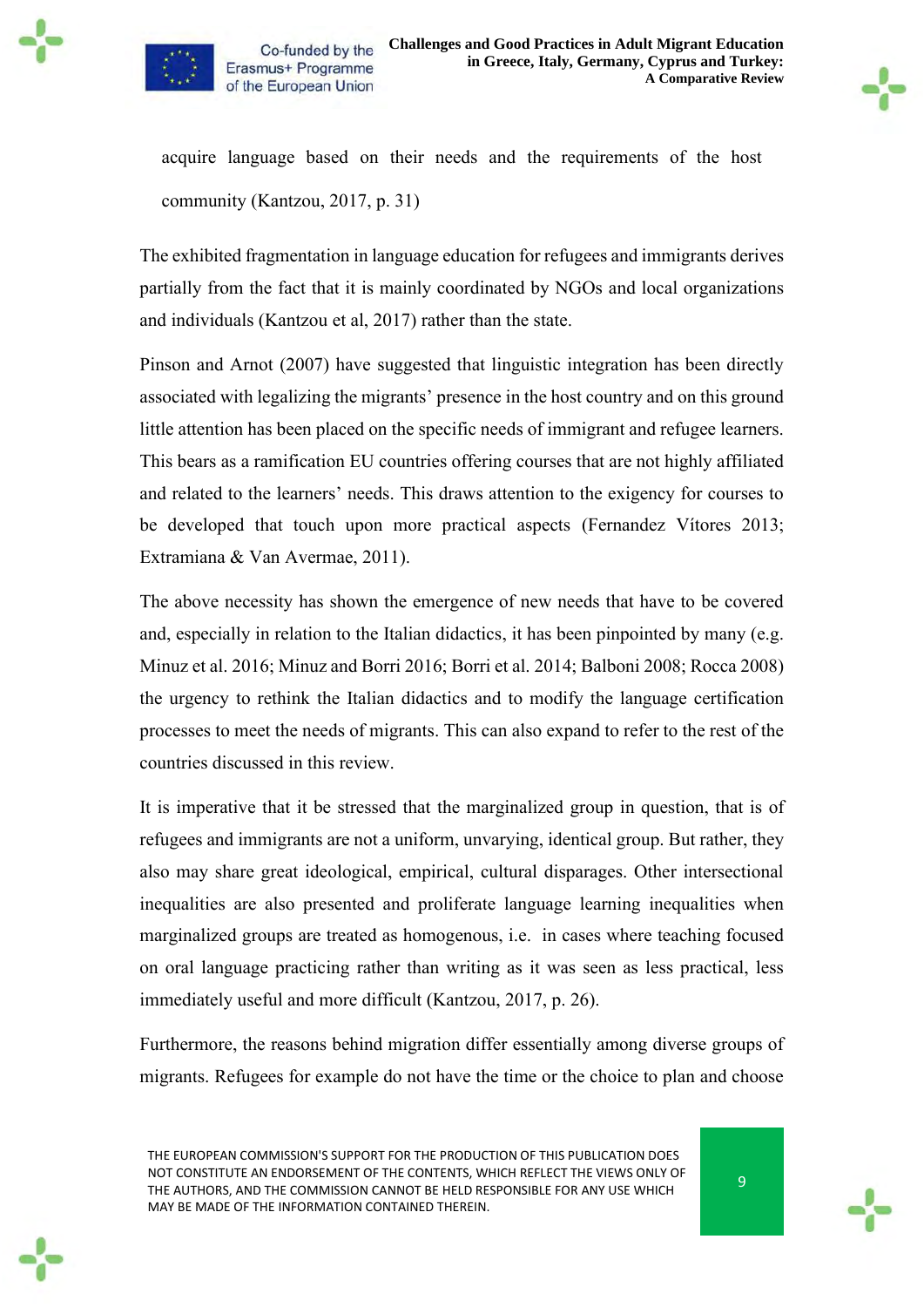



their destination as they are forced to flee dangerous circumstances and plea for asylum in whichever EU state will grant it to them, whereas economic immigrants or immigrants who aim at reuniting with family members and/or other reasons face different circumstances both legally, emotionally and financially.

The very particular traumatizing experiences that many refugees have faced such as persecutions, wars etc. can have an adverse impact on their learning capacity (Delaney-Black et al. 2002; Saigh et al. 1997). Apart from these experiences, other stress inducing predicaments like socioeconomical instability, poor living conditions in the host country (Campesi, 2011; Kirmayer et al., 2011) can deter their learning endeavors.

In accordance with Bianco and Ortiz Cobo (2019, p. 2), the specific needs of refugee learners "have only recently started to be addressed by Italian didactics". In their study (Bianco & Ortiz Cobo, 2019), it was found that based on teachers' perceptions around the courses provided to refugees, these courses were not deemed adequate to support their integration. However, in this same study an oxymoron was detected as despite the lack of competence in the national language, in practice refugees did manage "to integrate in the workplace even with very little knowledge of the national language" (Bianco & Ortiz Cobo, 2019, p. 11). Bianco and Ortiz Cobo (2019) identify as the reasons for this detected inadequacy the already low literacy and educational levels of the learners which were not able to be surpassed within the few hours that were dedicated for these courses. A recent study underscores "the need for more hours of Italian language courses as well as lessons based on specific integration needs" and that the integration practice itself implies language learning (Bianco & Ortiz Cobo, 2019, p.1)

Within the German national context, language is being discussed in the literature as an imperialist tool that aims to formulate useful migrants for the state (e.g. Heinemann, 2017). However, migrants and especially refugees are faced with impediments when it comes to performing high paid jobs or jobs pertinent to their previous work experience. As stated in the report by GEW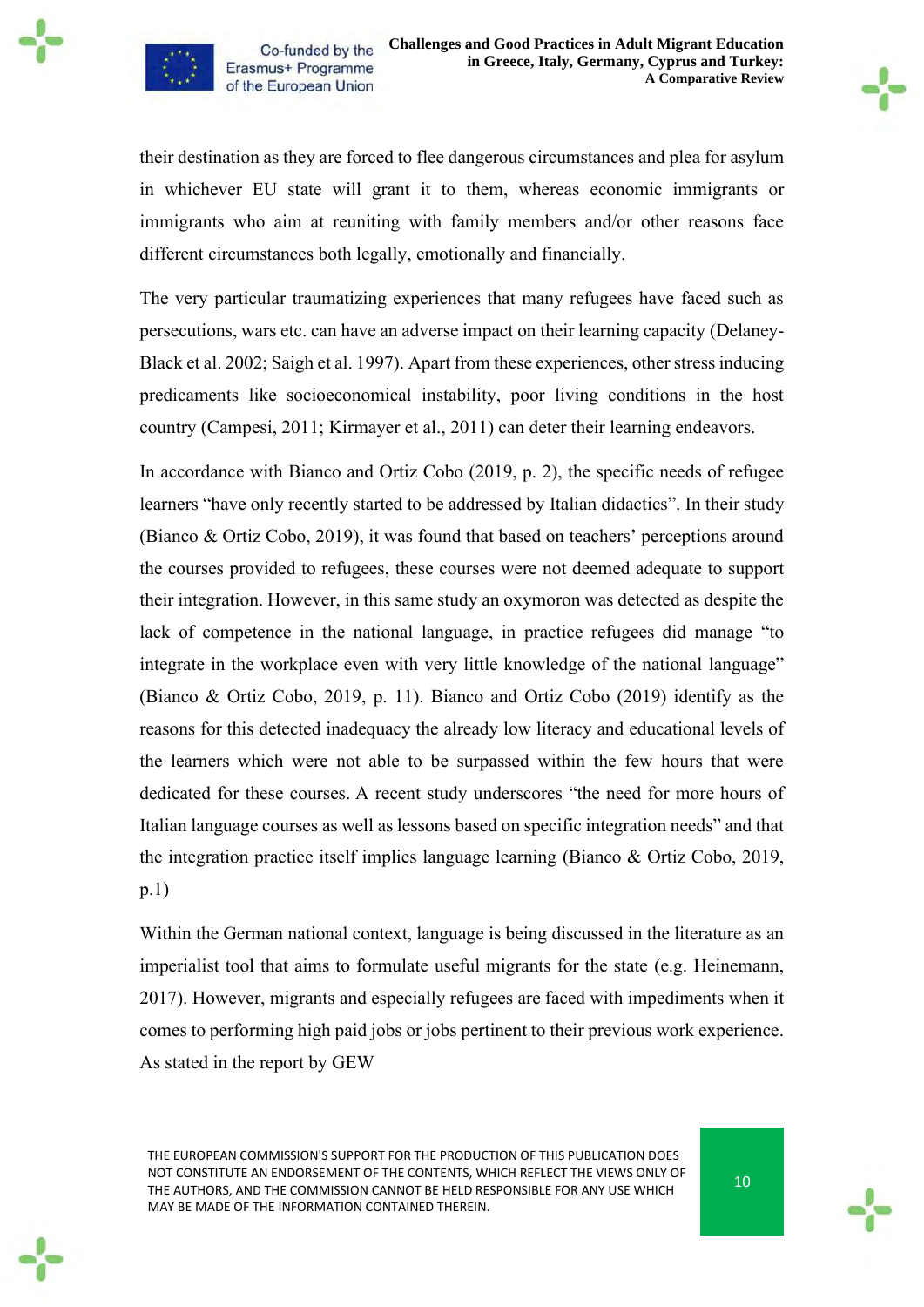



there are qualified teachers among the refugees who are eager to share their experience and use their skills in German schools and who could help to ease pressure in the system, but are rarely accepted for work in their profession. Recognition of their qualifications is impeded by bureaucratic procedures and their lack of proficiency in German language. (Dita Vogel and Elina Stock, 2017,

p.31)

A similar pattern is being detected explicitly in scholarship with reference to Cyprus where, as Angeli (2019) suggests, Cyprus views refugees as "guest workers" a model that has been prevalent for the past thirty years at least and which takes a toll in the development of language education.

### <span id="page-11-0"></span>4. GOOD PRACTICES AND SUGGESTIONS FOR IMPROVEMENT

Both illiterate and educated learners as well as both newcomers and those who've been living in Greece for some time were included in the same classes (Kantzou 2017, p. 27). This has been suggested to prove helpful in the learning process as more advanced learners helped the "weaker" ones by translating to them, explaining the tasks etc (Kantzou, 2017, p. 29).

The Council of Europe has suggested a 4-level classification of literacy in order to facilitate the creation of customized lessons: pre-literate, illiterate, semi-literate, and literate adults. In this light, each specific group of learners' needs and particularities need to be considered. Literacy and integration are viewed as interrelated processes (e.g. Kantzou et al, 2017) and should be viewed as interconnected in the learning process by way of providing learners with information that is useful on a practical level for the improvement of their well-being and professional prospects. Lang (2014) calls

THE EUROPEAN COMMISSION'S SUPPORT FOR THE PRODUCTION OF THIS PUBLICATION DOES NOT CONSTITUTE AN ENDORSEMENT OF THE CONTENTS, WHICH REFLECT THE VIEWS ONLY OF THE AUTHORS, AND THE COMMISSION CANNOT BE HELD RESPONSIBLE FOR ANY USE WHICH MAY BE MADE OF THE INFORMATION CONTAINED THEREIN.

11



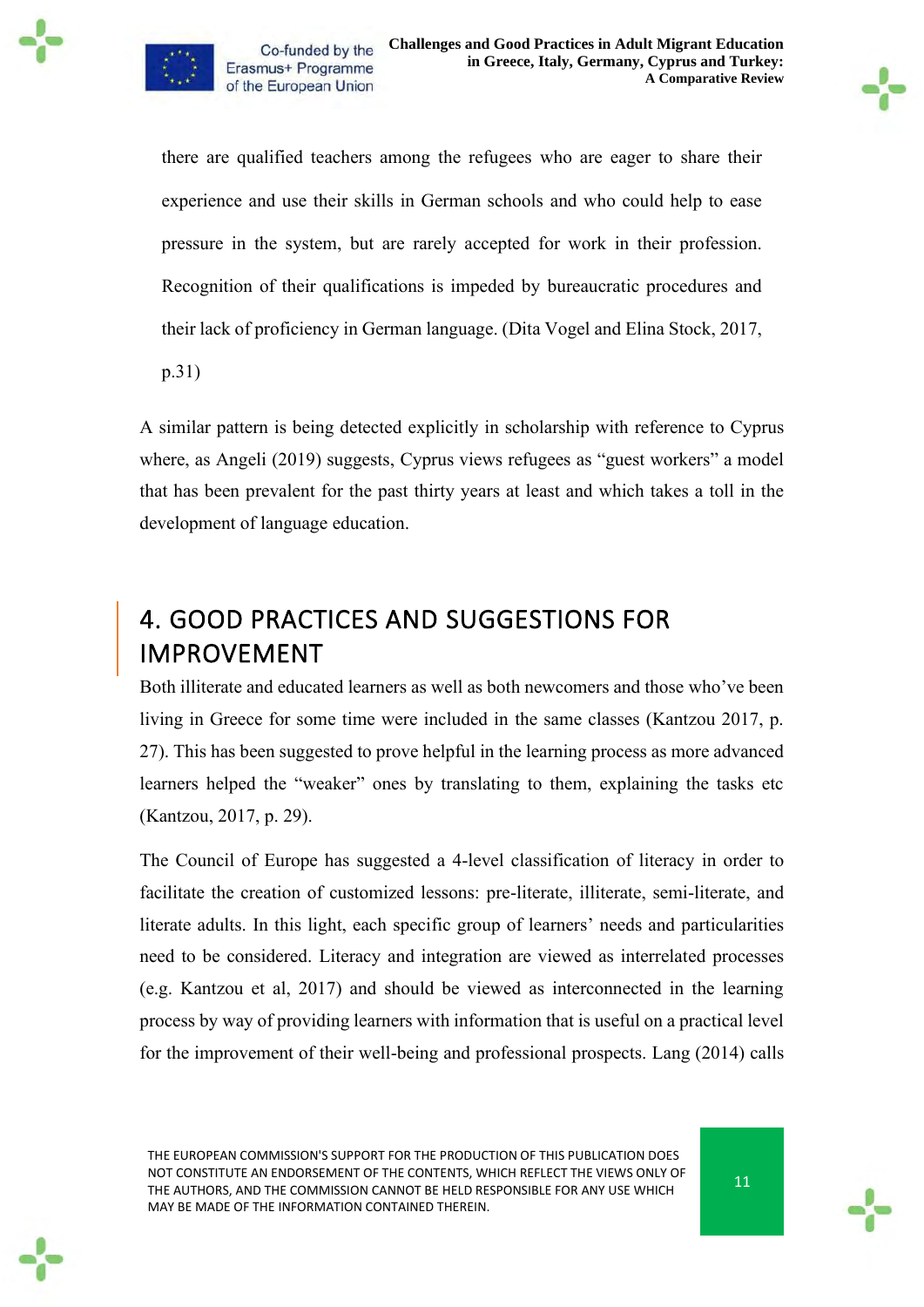

for a flexible pedagogical approach that will be based upon premises that take into account psycholinguistics and philosophical points of departure.

On a more empirically grounded level, the importance of Needs Analysis is highlighted especially when it comes to refugee and immigrant populations that will assess the needs of not only the target learners, but also those of the host community (Little, 2008).

On a European level, the toolkit created by the Council of Europe in the context of the project titled "Linguistic Integration of Adult Migrants - LIAM" sets out to provide with certain guidelines volunteers and organizations who work with refugees. As also indicated in the sections above, there is being observed a general lack of systematic approach to migrant teaching in most host countries and it falls upon independent individuals to undertake the enterprise of teaching their native language without necessarily having obtained any professional qualifications and training that would help them in their endeavor. Some suggestions to be considered are that policies make provisions for the development of inclusive schools, the implementation of further teacher training, the organization of awareness raising campaigns and actions to sensitize local communities. Above all, instead of having refugee education being outsourced to volunteers, a strategic and systematic coordination is required among the different bodies involved not only on education but also on other bodies that engage in other aspects that permeate the lives of migrant learners.

Initiatives like MATHEME (2010-2015) in Greece which created courses which targeted immigrant learners whose marginalized position intersected with unemployment disability, illiteracy, gender (see Androulakis et al., 2017), the International Training of Trainers held in Bologna, Italy where about 40 professionals received training on dealing with diversity in education, the International/transition classes that work together with regular classes, the Vocational classes for refugees and asylum seekers between 16 and 21 years and Mentoring programs in Germany for the professional integration of refugee teachers can be seen as some of the good practices that need to be further developed and examined. In reference to successful approaches in Cyprus, a study has shown that "teaching outside the framework of a classroom was

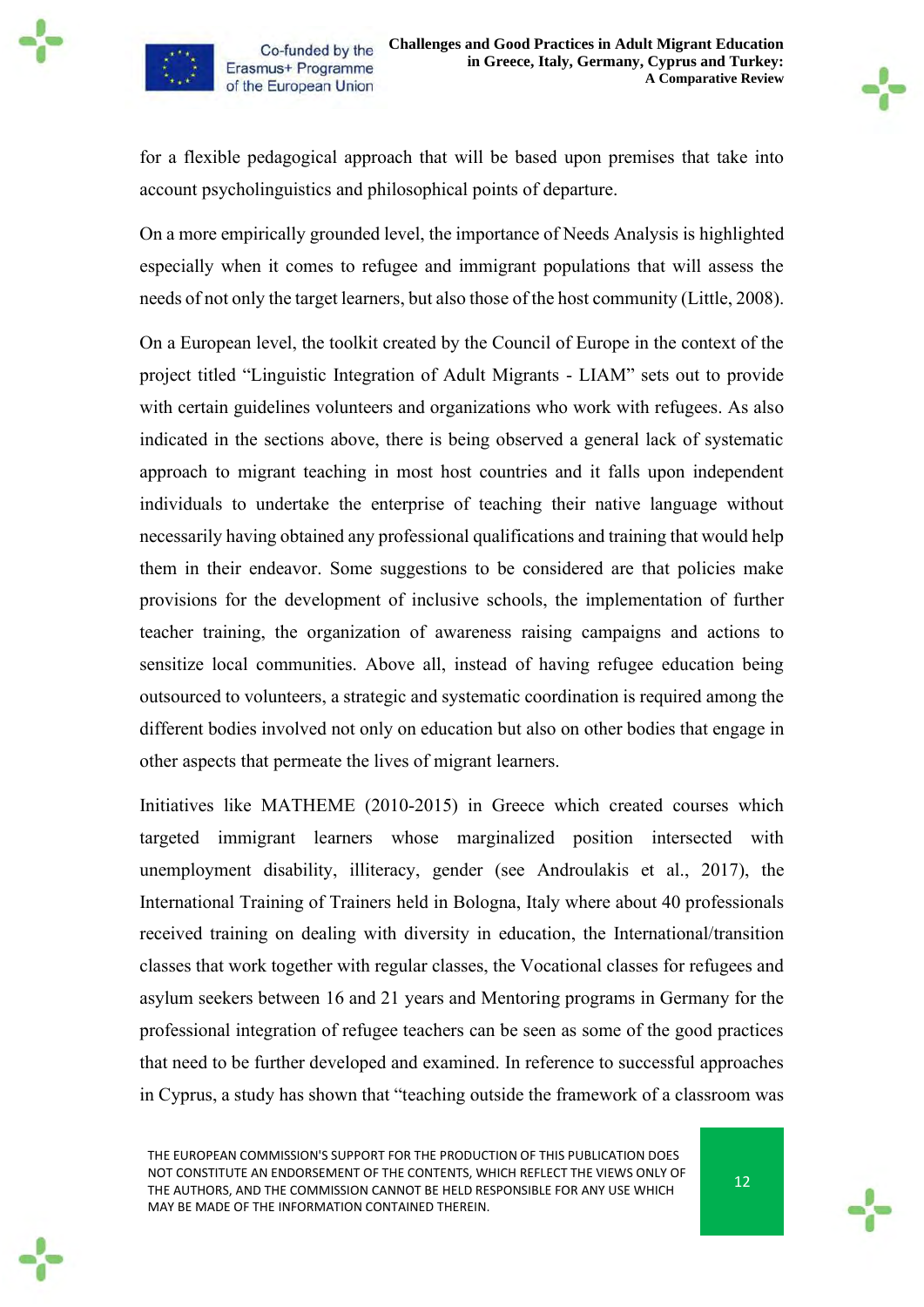

a language training practice that had proven to be very effective and pleasant for participants" (Angeli, p.12) along with the use of technology.

Angeli (2019) suggests that part of the solution to the challenges and barriers imposed on refugees would be a more concrete, purposeful national policy for integration that will make a better use of EU resources and funding and calls for an assessment of ongoing language programs. Meaningful legal and legislative changes are a prerequisite however for such changes to actually have a long-lasting and substantially positive impact.

Furthermore, there is the need for new ways of evaluating the already acquired qualifications of migrant learners to further enhance their employability prospects. Moreover, surpassing the monolingual bias and advocating for multilingual and intercultural practices in education is of quintessential importance for successfully realizing an inclusive anti-oppressive education.

For the above goal to be achieved, it is imperative that teacher training programs incorporate courses that focus on anti-racism pedagogies while also being trained in innovative methodologies based on needs analysis.

In Germany, in relation to the exhibited shortage of teachers and the bureaucratic restrictions in acknowledging the qualifications of refugee teachers, there has been created a program in Hamburg titled *'Here to participate!'* which intends to connect members of the teachers' union with refugee teachers so that they can exchange of knowledge, perspectives and ideas (see Vogel & Stock,2017).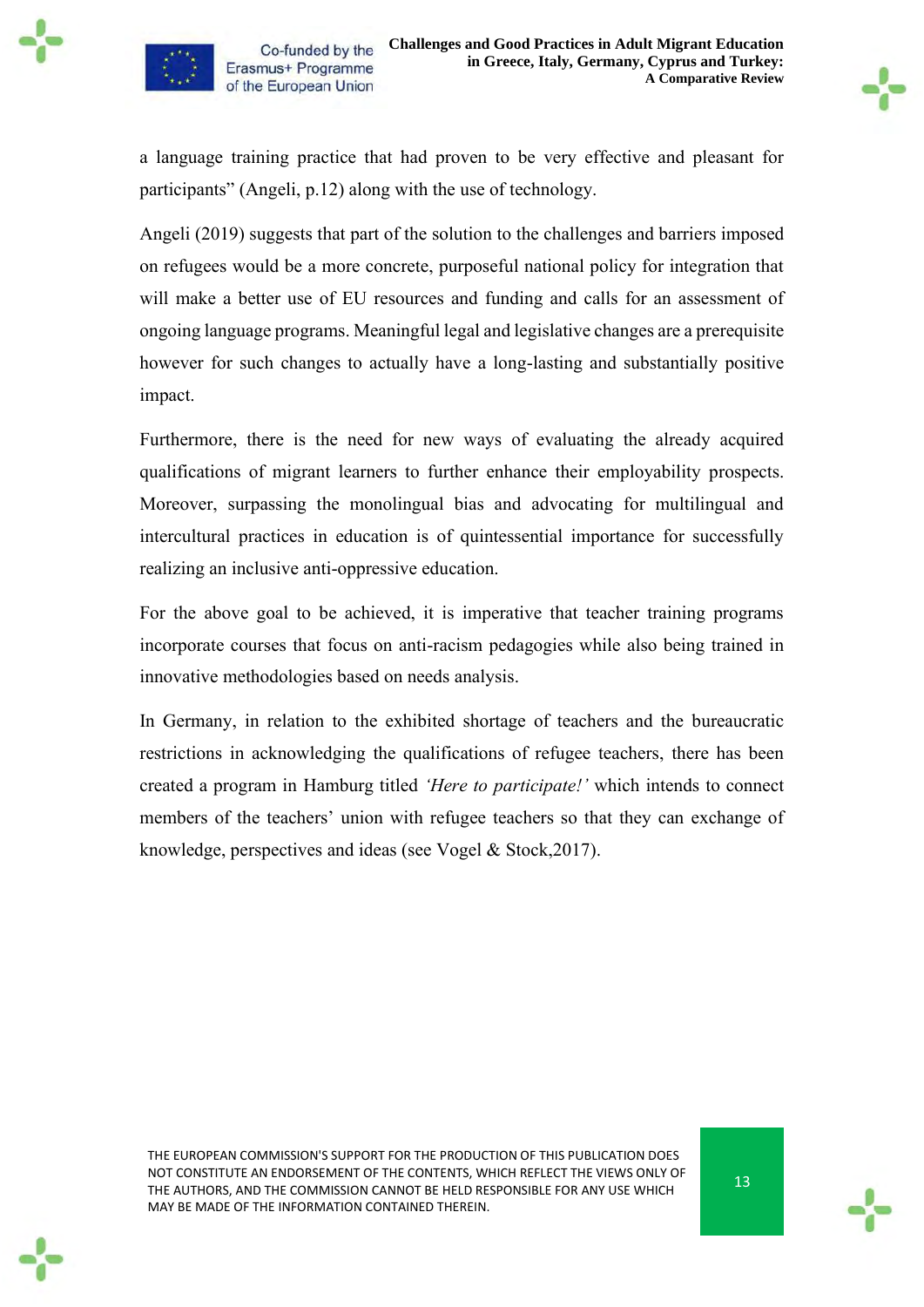

#### <span id="page-14-0"></span>5. CONCLUDING REMARKS

To recapitulate, this LTTA led to a better understanding of the common challenges faced by adult migrant trainers. In brief, these common challenges have been identified to be the following: high mobility rates of refugee population, illiteracy in L1, lack of training material tailored to the specific needs of refugees and immigrants, lack of guidance for teachers and a syllabus that covers their learners' needs , refugees and immigrants treated as a homogenous group, insecure legal status, long asylum procedures, predominance of monolingual bias in language teaching, learners with traumatizing experiences and last but not least the learners' diverse socio-cultural and educational background and professional experience.

The extensive joint discussions facilitated the participants' understanding of the common challenges and fostered a set of brainstorming activities for retrieving good practices that can and should be implemented in their training contexts. The trainers also extensively discussed the issue of power relations between trainer and migrant learner and how these can affect the learners' positive or negative attitude towards integration and/or host country's language learning.

Another remark that was discussed was that if policies and trainers are to consider the real needs of refugees, classes for other languages apart from that of the hosting country need to be conducted as many of them and especially in the case of Greece intend to relocate.

In Greece, issues like political instability, lack of adequate infrastructure and systematic research on adult migrant learning and teaching along with the lack of sufficient teacher training on adult migrant learning are challenging for adult migrant learners. In Italy, lack of enough training courses, the treatment of diverse groups of migrants in the same terms, and the levels of difficulty on language certification exams and lack of practical aspects of the courses have been identified as problematic. In Germany, within the literature, there has been detected a critique towards hegemonic notions that underlie

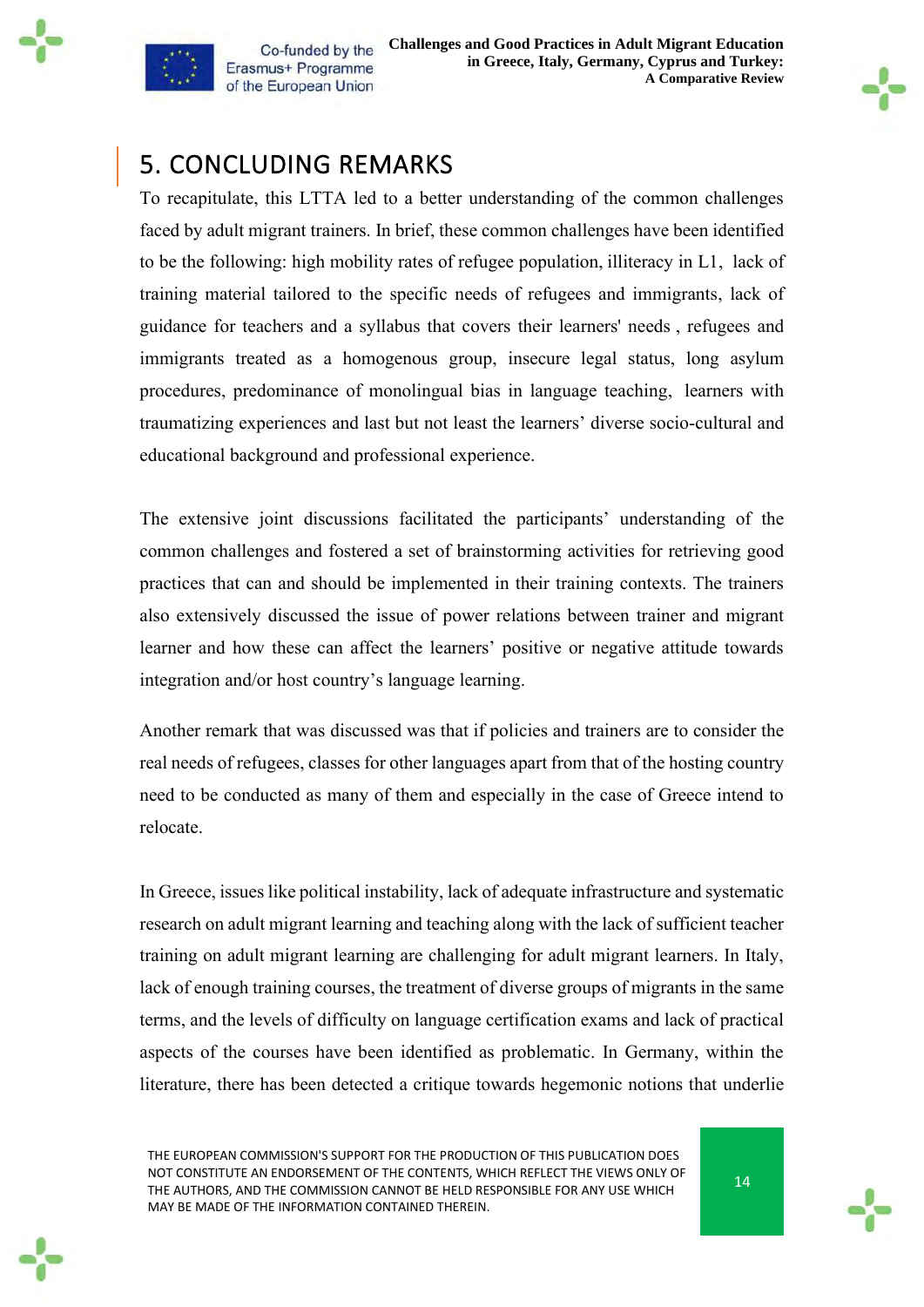

the power relations between trainer and learner as well as language as becoming a colonial and hegemonic tool that aims at conditioning the "ideal citizen". Within the German context, there has also been discussed instances of migrants exhibiting resistance to learning the language. Even when such resistance is not demonstrated, the impediments faced are based upon the prioritization placed upon bureaucratic processes rather than the language learning courses. Similarly to Germany, in Cyprus there has been expressed the argument that migrants are also treated as guest workers which in turn has an impact on the language training design and development. Monolingual bias in the pedagogical approaches to language teaching is also perceived as problematic. In Turkey, scholars point to refugee education in specific as being ignored and that there is a need for a comprehensive sociopedagogical perspective.

I would like to end this review with the important note that adult migrants' learning and integration processes cannot be fully successful unless current enforced laws radically change to accommodate such processes allowing migrants in the full spectrum of all the facets of society instead of constructing them and sentencing them in a life of precarious otherness. Having noted that, the weaknesses exhibited are not strictly related to a specific country's deficiencies, but can be attributed to an overall transnational cross-cultural symptom of insufficiency towards providing for migrants primarily based on past and still existing ethnocentric and racialized hierarchies. In a similar vein, no country is utterly bereft of innovative and inclusive initiatives towards migrants that are most often sustained by the same institutional and political mechanisms that restrict them.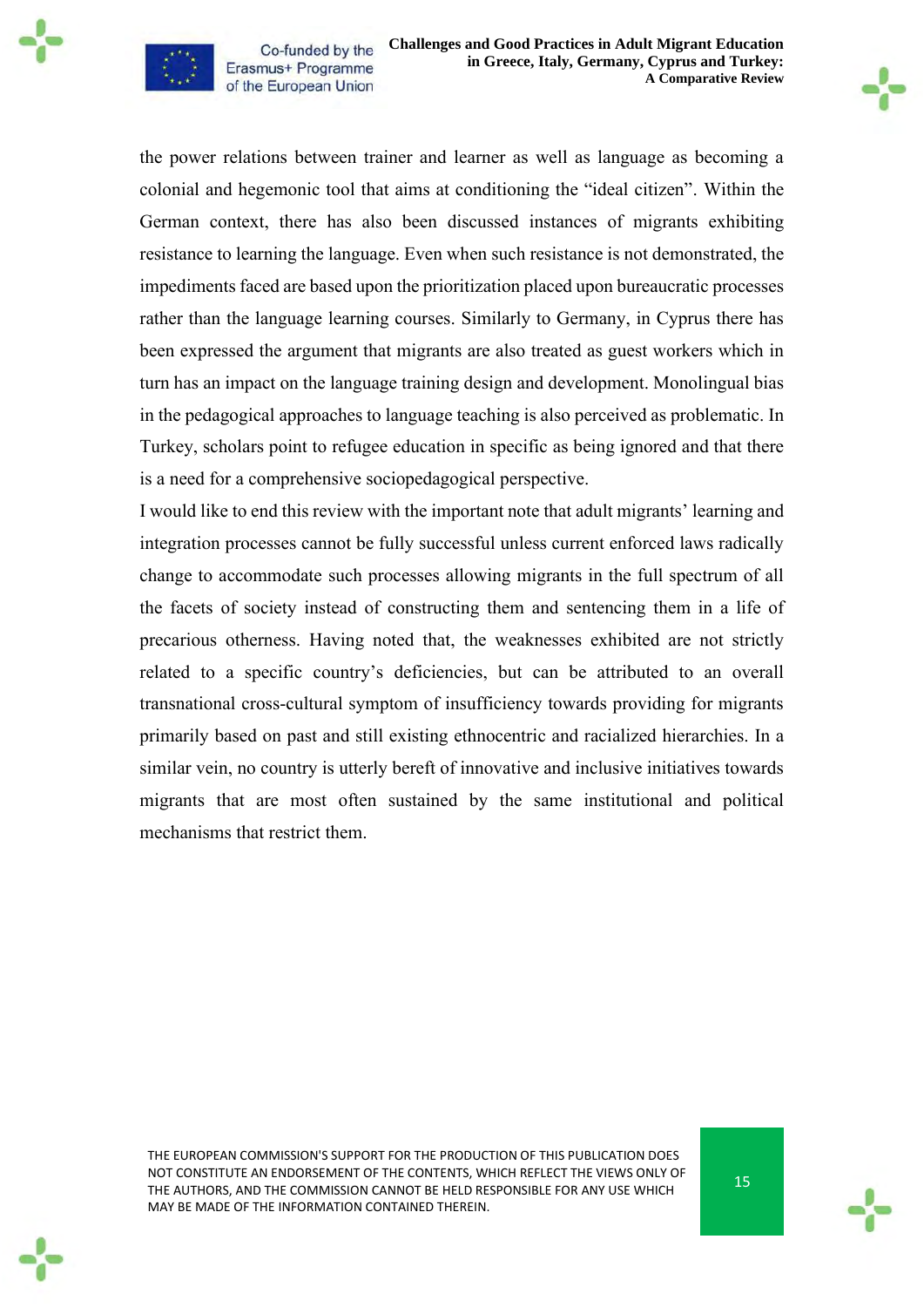

**Challenges and Good Practices in Adult Migrant Education in Greece, Italy, Germany, Cyprus and Turkey: A Comparative Review**



#### <span id="page-16-0"></span>6. DISCLAIMER

This review is by no means purported to be comprehensive. On the contrary, it calls for other future projects to further delve deeper in the complexities embedded in deliberating the challenging topic of migrant education. This review was the outcome of a five-day training activity that bore as its focal point the challenges faced by adult trainers in teaching to adult migrant learners for the purposes of the Teaching to Marginalized Groups (TeaM) Project funded by the Erasmus+ program. However, it should be noted that the ideas and arguments expressed therein exhibit only the views of the author.

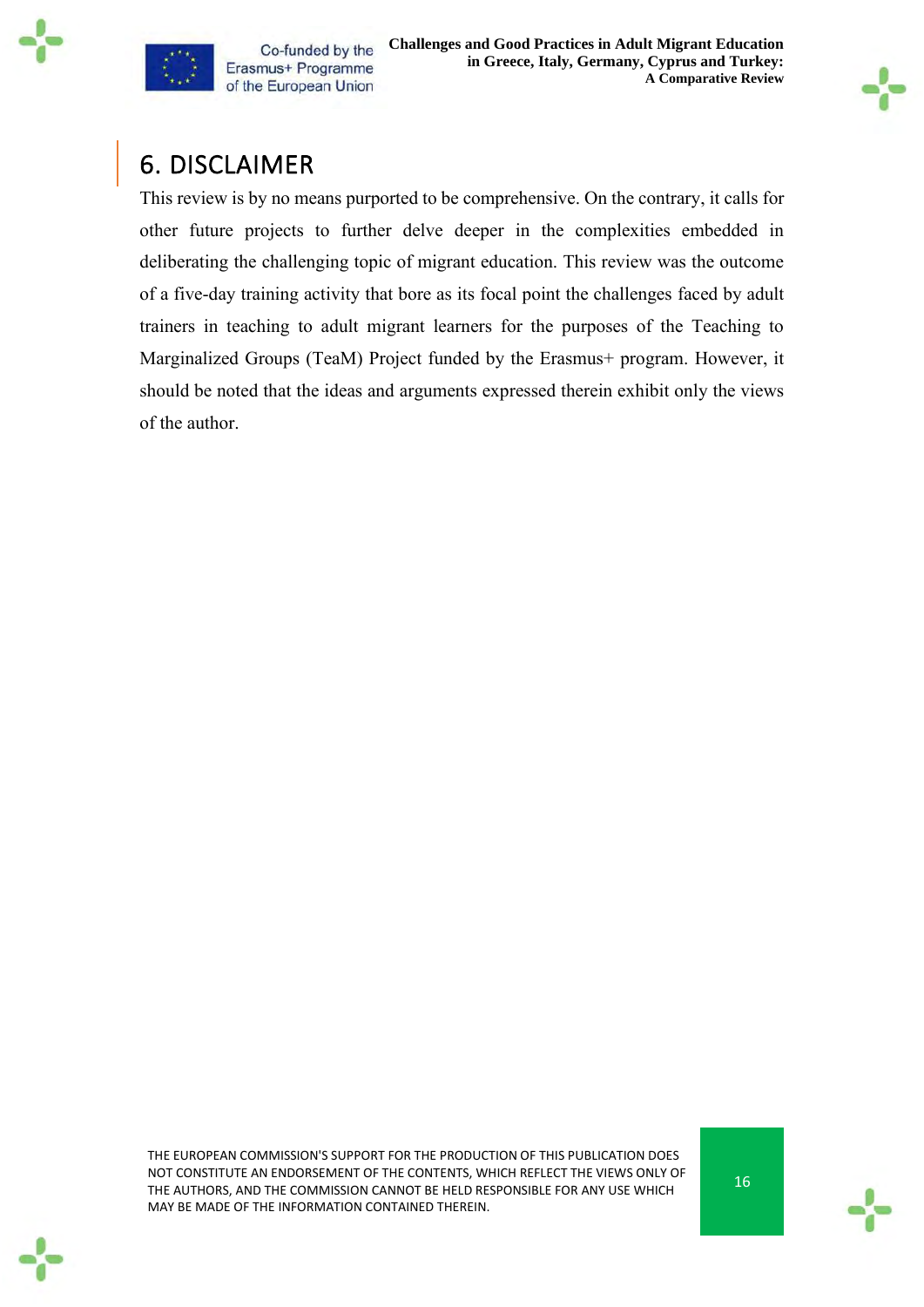

## <span id="page-17-0"></span>REFERENCES

Androulakis, G., Gkaintartzi A., Kitsiou, R., & Tsioli, S. (2017). Research-driven task-based L2 learning for adult immigrants in times of humanitarian crisis: results from two nationwide projects in Greece. In J. C. Beacco, H. J. Krumm, D. Little, & P. Thalgott (Eds.), *The linguistic Integration of adult migrants. Some lessons from research* (pp. 181-186). Berlin/Boston: De Gruyter.

Angeli, M. (2019*). Language Education for Asylum Seekers and Refugees in Cyprus: Provision and Governance.* Governance and the Local Integration of Migrants and Europe's Refugees. The Mediterranean Institute of Gender Studies.

Beltekin, N. (2016). Turkey's progress toward meeting refugee education needs: The example of Syrian refugees. *Eurasian Journal of Educational Research*, 66, 175-190. http://dx.doi.org/10.14689/ejer.2016.66.10

Bianco, R. & Ortiz Cobo, M. (2019) The Linguistic Integration of Refugees in Italy. *Social Sciences, 8* (10), 284.<https://doi.org/10.3390/socsci8100284>

Borri, A., Minuz,F., Rocca,L. & Chiara, S. (2014). *Italiano L2 in Contesti Migratori.* Torino: Loesher.

Campesi, G. (2011). La detenzione amministrativa degli stranieri: Storia, diritto, politica. *Democrazia e diritto 48,*177–225.

Council of Europe. (2001). *Common European Framework of Reference for Languages: Learning, Teaching, Assessment*. Edited by Council for Cultural Co-Operation, Education Committee. New York: Cambridge University Press.

Delaney-Black, V., Covington, C, Ondersma,S.J., Nordstrom-Klee, B.,Templin,T., Ager,J., Janisse,J. & Sokol, R.J. (2002). Violence exposure, trauma, and IQ and/or reading deficits among urban children. *Archives of Pedriatic and Adolescent Medicine, 156*, 280–85

Drousioutou, K. & Mathioudakis, M. (2017). *Asylum Information Database (AIDA) Country Report (Cyprus).* European Council on Refugees and Exiles (ECRE). Available at https://www.asylumineurope.org/reports/country/cyprus. [Accessed 8 Apr. 2019].

Extramiana, C. & Van Avermaet, P. (2011). *Language Requirements for Adult Migrants in Council of Europe Member States*: Report on a Survey. Strasbourg: Council of Europe Retrieved from

[http://www.](http://www/)webcitation.org/query?url=https%3A%2F%2Frm.coe.int%2FCoERMPub

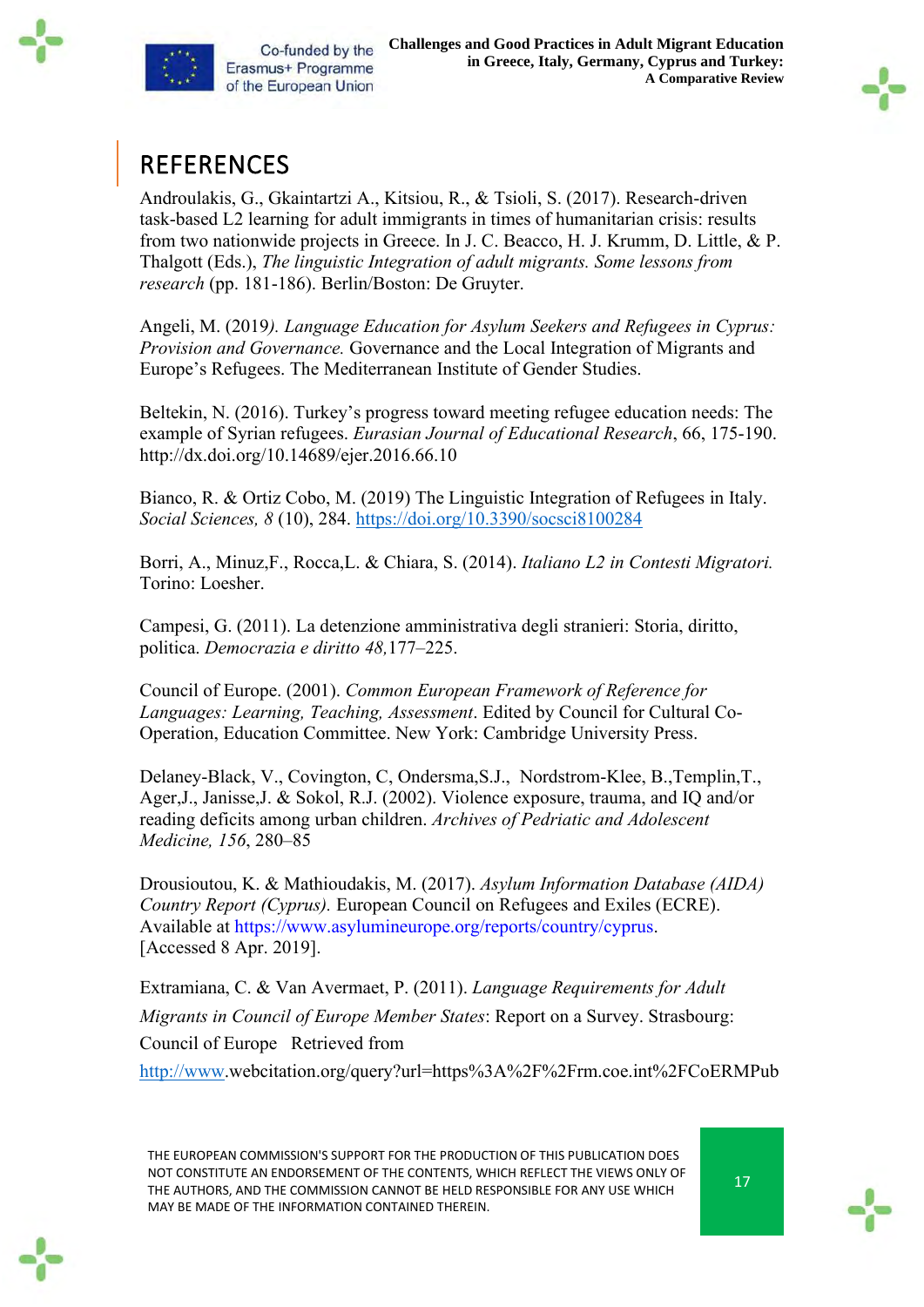

licCommonSearchServices%2FDisplayDCTMContent%3FdocumentId%3D09000016 802fc1d9&date=2019-04-13

Fanta-Vagenshtein, Y. (2011). Literacy and second language intervention for adult Hebrew second language (HSL) learners. *Journal of Language and Literacy Education*, *7*(1), 79-94.

Fernández Vítores, D. (2013). El papel de la lengua en la configuración de la migración europea: tendencias y desencuentros. *Lengua y migración, 5*,51–66.

Kirmayer, L. J., Narasiah,L., Munoz,M. ,Rashid,M., Ryder,A.G. Guzder, J.

Hassan,G., Rousseau,C.& Pottie, K.(2011). Common mental health problems in immigrants and refugees: general approach in primary care. *Canadian Medical Association Journal, 183*, 959–67.

Heinemann, A.M. B. (2017). The making of 'good citizens': German courses for migrants and refugees, *Studies in the Education of Adults, 49,*(2), 177-195. [https://doi.org/10.1080/02660830.2018.1453115.](https://doi.org/10.1080/02660830.2018.1453115)

Krumm, H. J. (2012). Multilingualism, heterogeneity and the monolingual policies of the linguistic integration of migrants. In M. Messer, R. Schroeder & R. Wodak (Eds.), *Migrations: Interdisciplinary Perspectives* (pp. 43–54),Vienna: Springer.

Little, D. (2008). *The Common European Framework of Reference for languages and the development of policies for the integration of adult migrants*. Thematic Studies: The Linguistic Integration of Adult Migrants, Strasbourg: Council of Europe, 26-27 June 2008 (pp. 5-19). Retrieved from

https://www.coe.int/t/dg4/linguistic/Migr\_ThematicStudies08\_EN.pdf

Marrapodi, J. (2013). What doesn't work for the lowest level literacy learners and why? *Apples, 7*(1), 7-23.

Minuz, F. & Borri, A. (2016). Literacy and language teaching: tools, implementation and impact. Italiano LinguaDue 2: 220–31.

Minuz, F., Borri,A. & Rocca, L. (2016). *Progettare Percorsi di L2 per Adulti Stranieri.* Torino: Loesher.

Pinson, H. & Arnot, M. (2007). Sociology of education and the wasteland of refugee education research. *British Journal of Sociology of Education, 28*, 399–407.